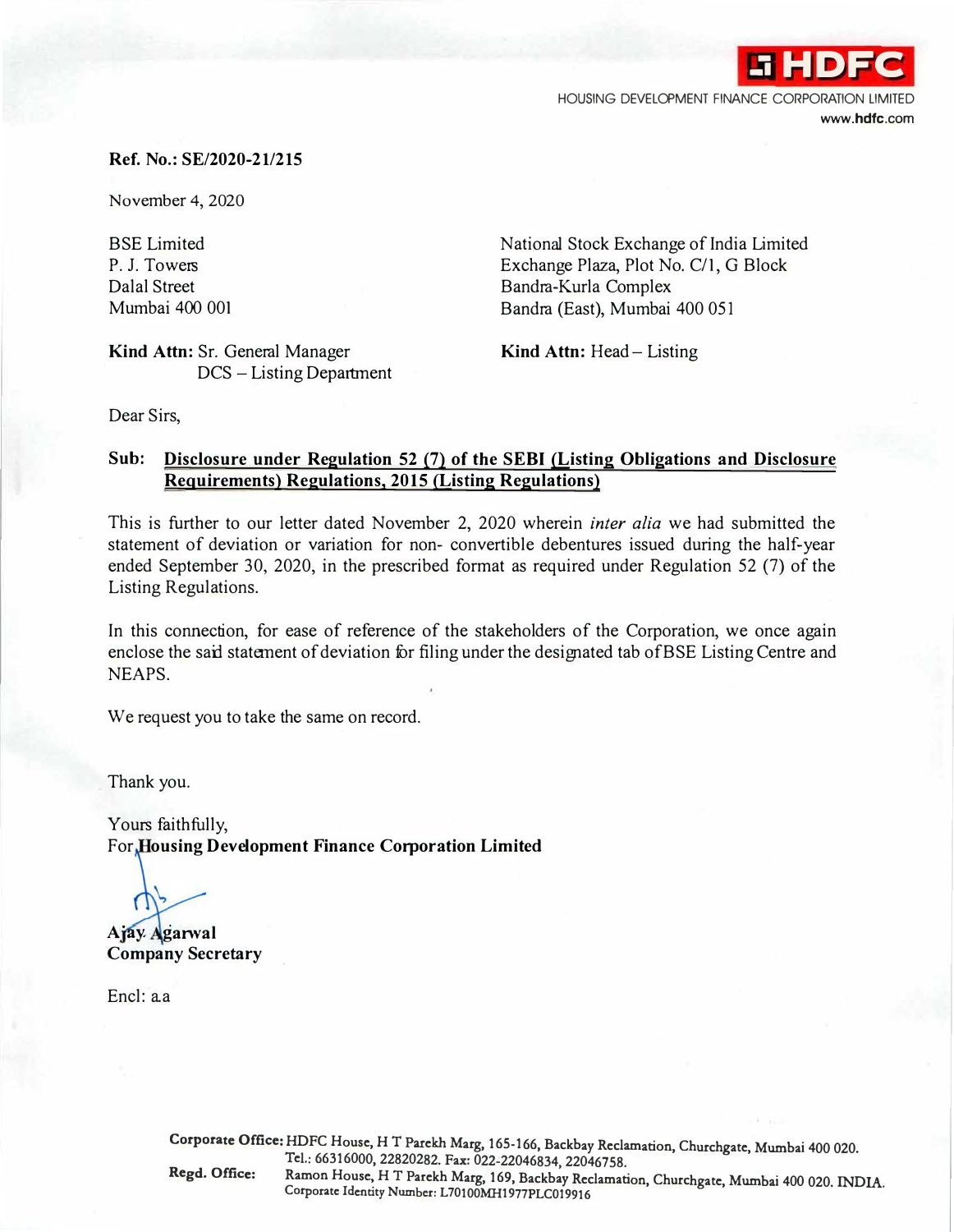|                                                                                                                | <b>Statement of Deviation or Variation</b>                                                                                                                                                           |  |  |
|----------------------------------------------------------------------------------------------------------------|------------------------------------------------------------------------------------------------------------------------------------------------------------------------------------------------------|--|--|
| Name of listed entity                                                                                          | Housing Development Finance Corporation Limited                                                                                                                                                      |  |  |
| Mode of Fund Raising                                                                                           | Publie-Issues-APrivate Placement/ Qualified<br><b>Institutions Placement</b>                                                                                                                         |  |  |
| Type of instrument                                                                                             | Non-Convertible Debentures/Non-Convertible-<br>Redeemable Preference Shares                                                                                                                          |  |  |
| Date of Raising Funds                                                                                          | 13 April 2020, 27 April 2020, 13 May 2020, 19 May<br>2020, 10 June 2020, 17 June 2020, 11 August 2020<br>(QIP), 9 September 2020 and 29 September 2020                                               |  |  |
| <b>Amount Raised</b>                                                                                           | Through Private Placement - INR 27,250 Crores<br>Through QIP - INR 3,693 Crores                                                                                                                      |  |  |
| Report filed for half year ended                                                                               | 30-Sep-20                                                                                                                                                                                            |  |  |
| Is there a Deviation / Variation in use of funds raised?                                                       | No                                                                                                                                                                                                   |  |  |
| Whether any approval is required to vary the objects of<br>the issue stated in the prospectus/ offer document? | Yes / No                                                                                                                                                                                             |  |  |
| If yes, details of the approval so required?                                                                   | Not Applicable                                                                                                                                                                                       |  |  |
| Date of approval                                                                                               | Not Applicable                                                                                                                                                                                       |  |  |
| Explanation for the Deviation / Variation                                                                      | Not Applicable                                                                                                                                                                                       |  |  |
| Comments of the audit committee after review                                                                   | The Audit & Governance Committee has noted that<br>there is no deviation/variation in use of funds raised<br>by issue of Non Convertible Debentures during the<br>half year ended September 30, 2020 |  |  |
| Comments of the auditors, if any                                                                               | Not Applicable                                                                                                                                                                                       |  |  |
| Objects for which funds have been raised and where there Not Applicable                                        |                                                                                                                                                                                                      |  |  |
| has been a deviation, in the following table                                                                   |                                                                                                                                                                                                      |  |  |

## HOUSING DEVELOPMENT FINANCE CORPORATION LIMITED

**Non-Convertible Debentures**